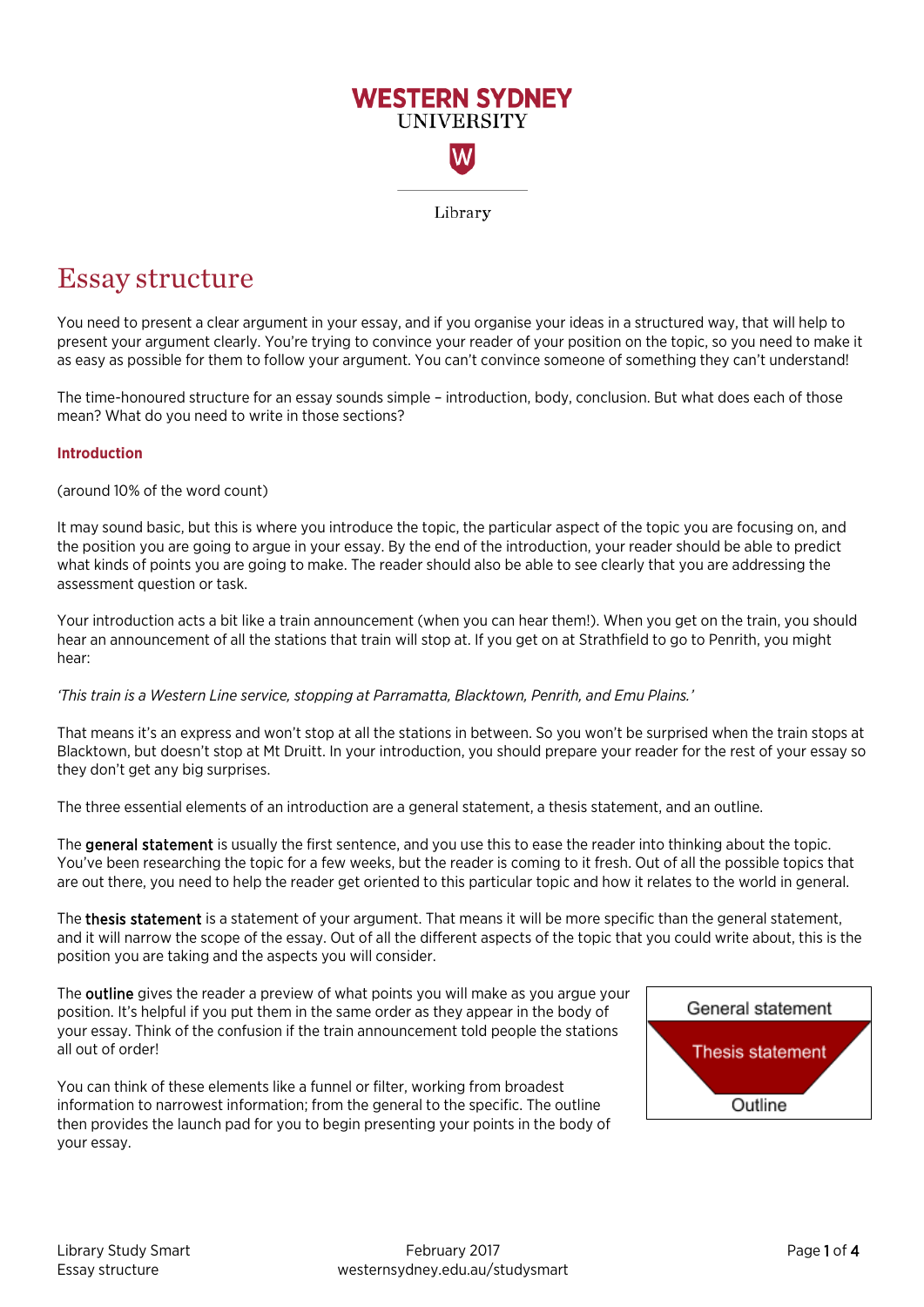### Example

In the following example of an introduction, the *General Statement is in italic font*, the Thesis Statement is in bold font, and the Outline is in underlined font.

### **Essay task: Identify and discuss the most serious occupational hazards of nurses.**

*While patient safety has long been a nursing priority, the occupational safety of nurses has only recently received serious attention.* These occupational health hazards include the risk of back injuries, stress, and the dangers of radiation and infection. Apart from these kinds of risks, hospitals were thought to be safe places to work. This paper argues that violence against nurses is a serious problem for hospitals and thus a serious occupational hazard. It reviews the literature on the incidence of violence and the effects of violence on nurses, and suggests strategies to manage violent situations.

Example adapted from University of Western Sydney (2014).

#### **Body**

(around 80% of the word count)

In the body of your essay, you present each point in your argument in its own paragraph (or set of paragraphs, if it's a longer point). Each paragraph should begin with a sentence signalling to your reader which point you are making in that paragraph. We call this a topic sentence.

Think back to the train example. When the train is approaching the next station (e.g. Parramatta), you get an announcement: *'This train will stop at Parramatta.'* This is the signal for passengers to know where they are up to on the train journey. The topic sentence makes a similar signal to your reader: 'This is where we are up to in my overall argument'.

It's also good if you can link the point to the overall argument in your topic sentence. If you've done your introduction well, the reader should be able to look at the topic sentence of each paragraph and match them up to the points you signalled in your introduction. You should present the points in your essay in the same order you gave them in the outline in your introduction.

After the topic sentence, your paragraph should then have a sentence or two explaining the point in more detail, and at least one piece of evidence supporting the point. Your evidence might be a reference to scholarly sources or some research data.

The basic structure of a paragraph is described in the following table:

*General statement* introduces the topic in general terms and indicates the relevance of the issue ('long' vs. 'recently'). The following sentences give some definition and background to the topic of occupational health hazards in hospitals.

Thesis Statement outlines the writer's position. Outline indicates the stages of the essay (literature review, recommendation of risk management strategies).



| <b>Element</b>                                        | <b>Function</b>                                                                                                                                               |
|-------------------------------------------------------|---------------------------------------------------------------------------------------------------------------------------------------------------------------|
| Topic sentence                                        | Introduce the main point of the paragraph, linking it with the topic of the overall argument.                                                                 |
| Explanation and elaboration                           | Support the point by clearly explaining it with reference to the concepts of the field. If you<br>need to define important terms in your point, do that here. |
| Evidence                                              | Support the point with relevant examples from research or scholarly literature.                                                                               |
| (Concluding sentence)                                 | Optional. Finish your point with a summary statement.                                                                                                         |
| Adapted from University of Western Sydney (2009 n 32) |                                                                                                                                                               |

Adapted from University of Western Sydney (2009, p. 32)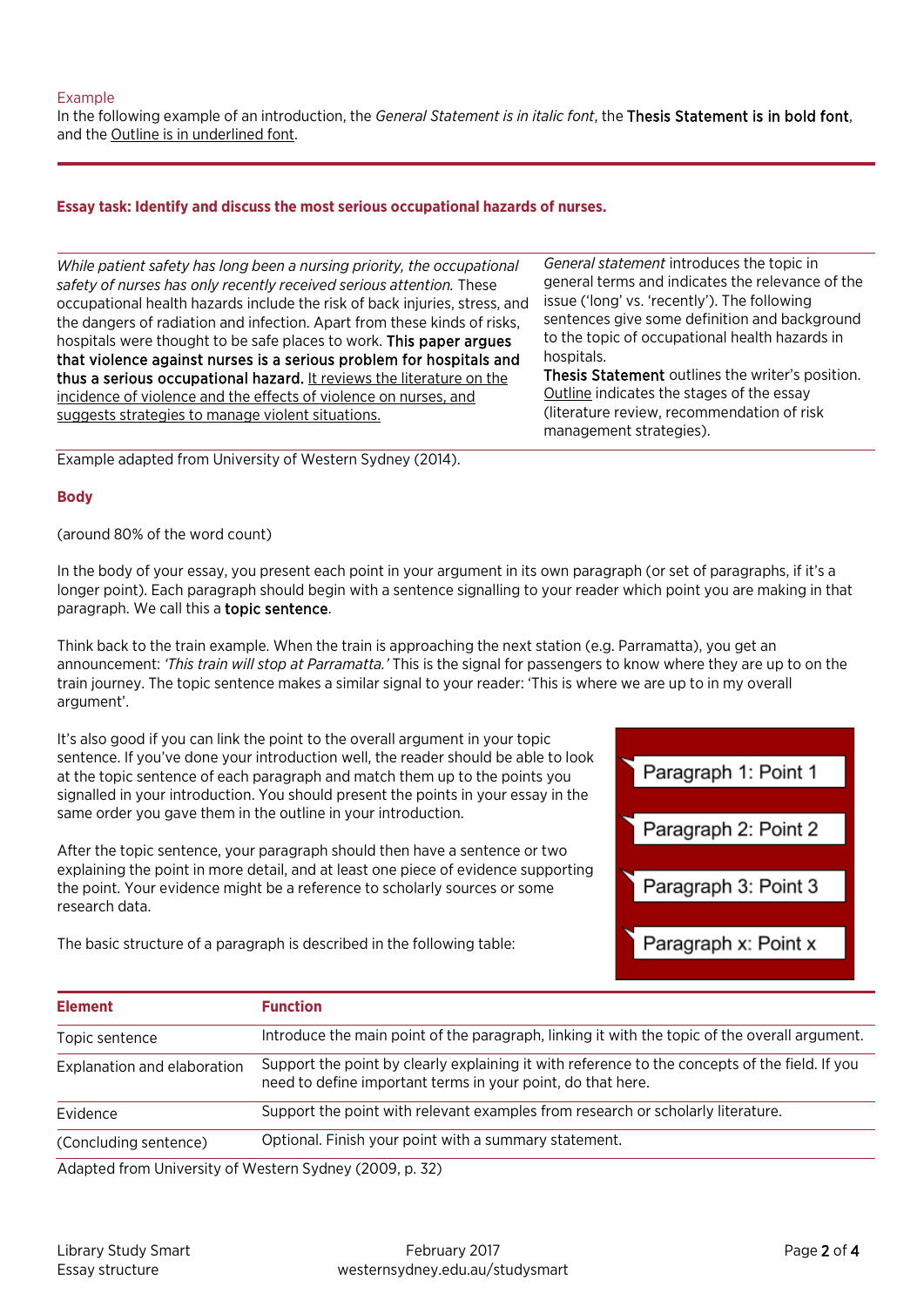#### Example

### **Essay task: Do you agree with the Forestry Commission's policy to phase out major logging operations in NSW? Give reasons for your answer.**

Thesis Statement and Outline from Introduction

Despite arguments to the contrary, there is strong evidence that these logging practices not only cause significant and often irreparable damage to the environment but ultimately to the timber industry itself. The Forestry Commission's policy of phasing out major logging operations by 1996 must, therefore, be considered essential to preserve what is left of the NSW rainforests.

Paragraph 1: The most important reason for phasing out logging is its destructive impact on the environment. Logging affects the rainforest ecosystem in a number of ways. Firstly, the loss of rainforest means the loss of large quantities of unique plant and animal species. *Despite their diminishing area, the rainforests of eastern Australia still retain the greatest number of flowering plant species in the world (Stacey, 1995:45).* The rainforests also provide a habitat for many species of rare and/or endangered animals, some of which are found only in rainforests. These plants and animals evolve to suit the specific environmental conditions of the rainforest. If these conditions are modified by removing trees, many of these species will become extinct. *It is estimated, in fact, that if rainforest destruction occurs at the present rate, by the end of the century nearly half of the world's plant and animal species will be wiped out (Lucas, 1998:36).*

Paragraph 2: A second reason for phasing out rainforest logging is that continuing present logging practices will ultimately have a negative effect on the timber industry itself. *While the timber lobby argues that continued logging will protect the industry (Jarvis, 1998:56),* this argument ignores the long term effects of continuing present practices. Many timber mills in NSW are still operating occurring to quotas which were set in 1953. These quotas were determined on the basis of each mill's log intake and were set well beyond the capacity of the State's rainforest areas to sustain them. Although some quotas have been changed since then, these unsustainable logging practices have led to elaborating and arguing your point. diminishing supplies of timber. If present logging practices are continued the supply of timber will soon run out and many workers will lose their jobs. Example adapted from University of Western Sydney (2014).

Topic sentence signals the writer's first point in the argument: an environmental reason for the argument that logging should be phased out. Explanation & elaboration supports the point with further detail and reasoning. *Evidence* from research and scholarly

literature supports the point.

Topic sentence signals the writer's second main point in the argument: an industrial reason for the argument that logging should be phased out. In this paragraph, the writer brings in an *opposing view* from the literature, and then presents a counterargument. This is another way of

# **Conclusion**

(around 10% of the word count)

Once you've covered each of your points in its own paragraph, you then conclude your essay by summarising the points you've made, reinforcing your overall argument. You shouldn't introduce any new information here, and in general you shouldn't need to quote or cite any references, as you are only summarising the content of your own essay.

The content of the conclusion will be similar to your introduction, but it has a different purpose – rather than introducing the reader to your argument, you now have the opportunity to make a final convincing summary of what you have just said and why it's valid. This means your conclusion should NOT just be your introduction restated.

When the reader reaches your conclusion, it should be very clear to them that this is the end of your argument. They've been reminded of all the good points you made and what your overall argument was. They haven't encountered any new information that would make them expect there is another paragraph to read.

Going back to the train announcement analogy, this is where the announcement says, 'This train will terminate here. All out, all change!' Although you won't use these words in your essay (or anything similar like 'the end'), you still need to use words in a way that signals closure.